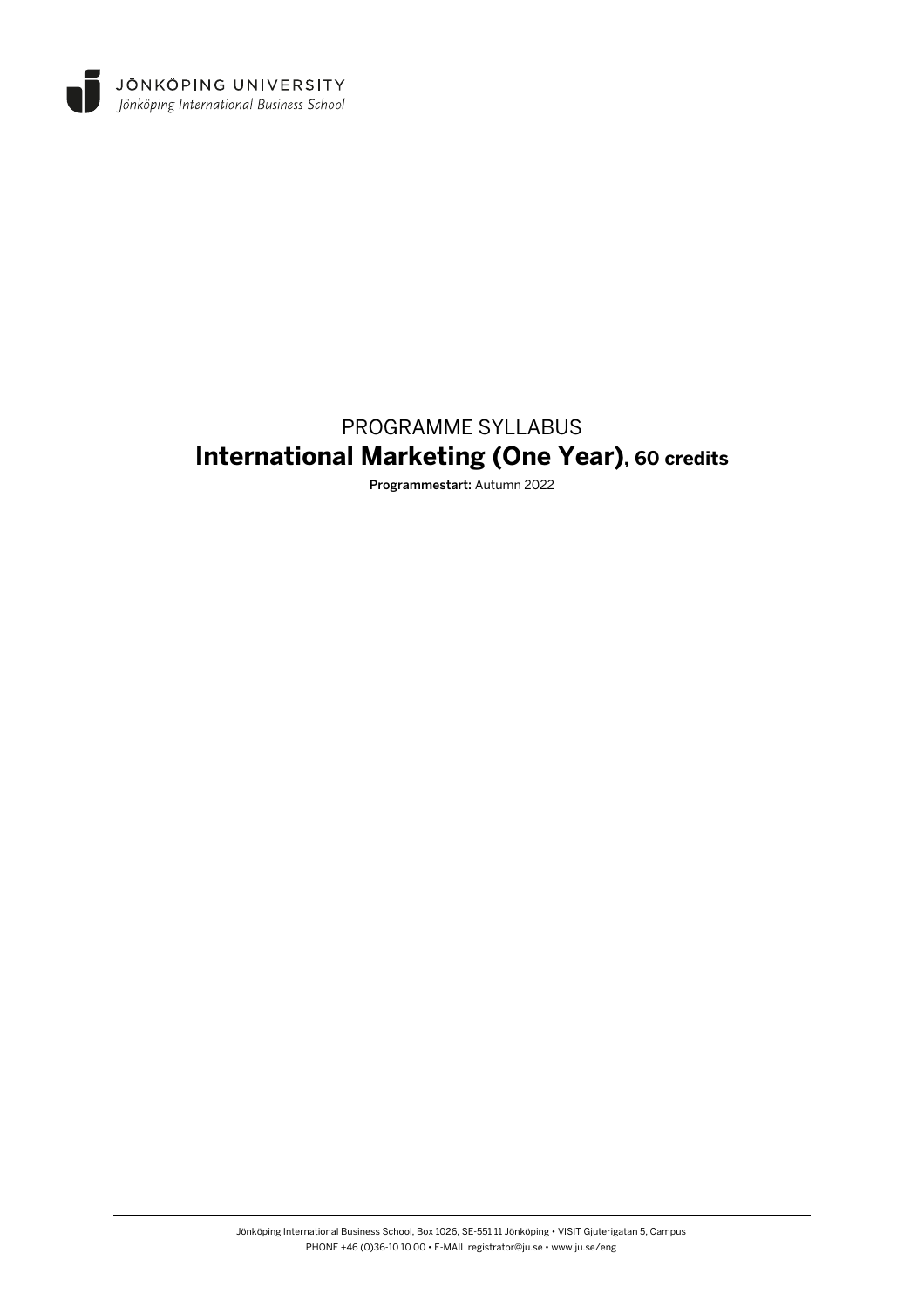# PROGRAMME SYLLABUS **International Marketing (One Year), 60 credits**

International Marketing (One Year), 60 högskolepoäng

| Programme               | JAIM9                                                                              | Programmestart:         | Autumn 2022        |
|-------------------------|------------------------------------------------------------------------------------|-------------------------|--------------------|
| code:                   | <b>Confirmed by:</b> Council for Undergraduate and Masters<br>Education 2018-01-25 | <b>Education Cycle:</b> | Second-cycle level |
| Revised by:<br>Version: | 2022-03-28<br>4.1                                                                  |                         |                    |

# Title of qualification

Degree of Master of Science (60 credits) with a major in Business Administration

### Programme overview

### Programme aims

The International Marketing Programme aims to increase a student's ability to understand and meet the international marketing needs of current and future organizations. Contemporary challenges in marketing - such as digitalization, globalization and the rapid rate of change compels an international setting and makes renewal a central theme. The programme emphasizes connections with practice through course activities with corporate interaction combined with the theoretical depth to be expected of a Master of Science Programme.

### **Objectives**

### General aims

Second cycle education shall essentially build on the knowledge students acquire in first cycle education or corresponding knowledge. Second cycle education shall involve a deepening of knowledge, skills and abilities relative to first cycle education and, in addition to what applies to first cycle education, shall further develop the students' ability to independently integrate and use knowledge, develop the students' ability to deal with complex phenomena, issues and situations, and develop the students' potential for professional activities that demand considerable independence or for research and development work.

# Programme specific learning goals

### Knowledge and understanding

Graduates of the programme will have a general knowledge and understanding of business administration and a specialised knowledge in certain areas of the field. Corresponding objectives:

• demonstrate knowledge and understanding in business administration, including both broad knowledge in the field of business administration and specialised knowledge in international marketing ;

• demonstrate insight into current research and development work in international marketing; and

• demonstrate specialised methodological knowledge in business administration and specifically related to international marketing.

# Skills and abilities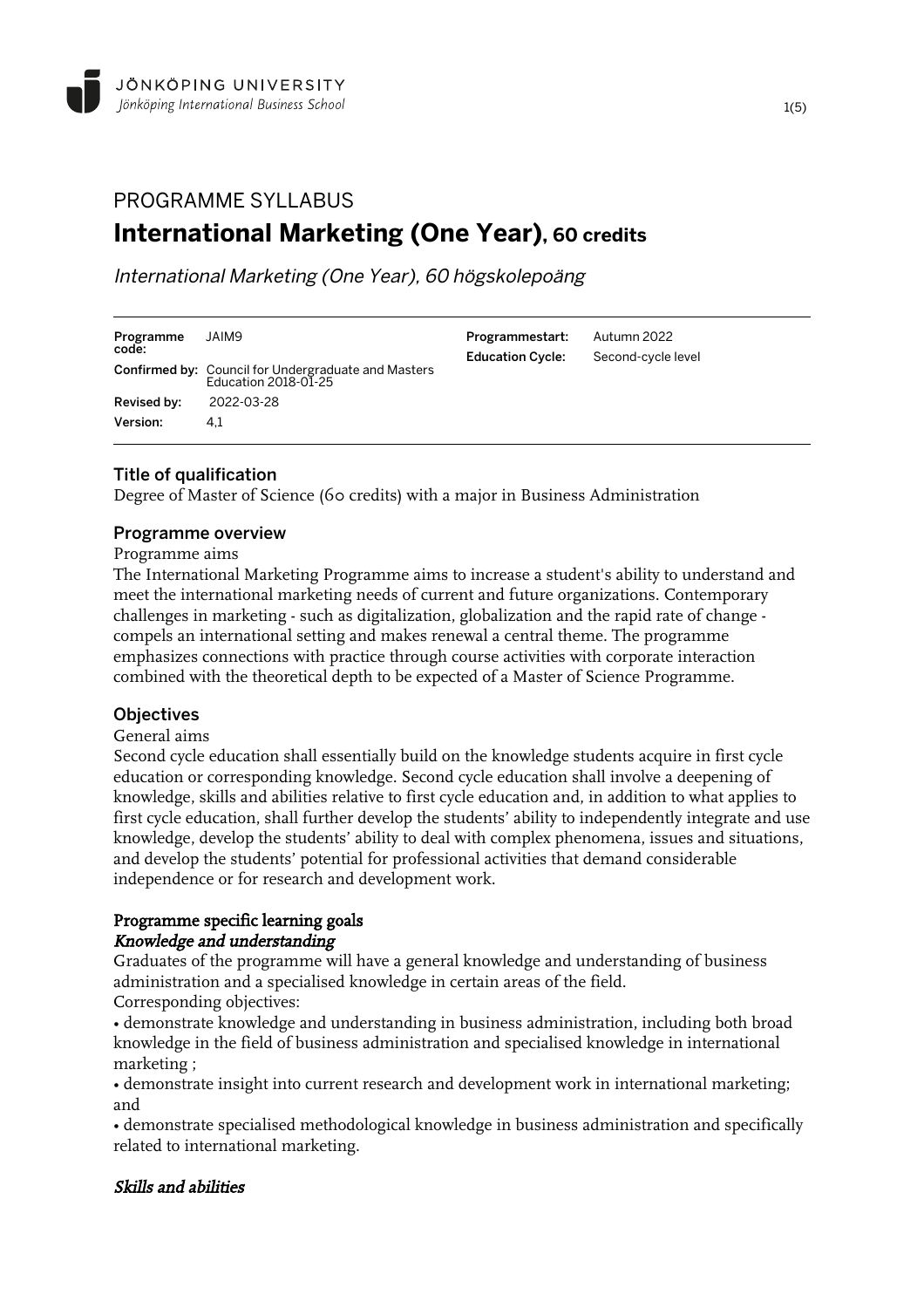Graduates of the programme will have acquired the skills to integrate knowledge and to analyse complex issues encountered in a career that includes international marketing activities, and be effective communicators of activities associated with these skills.

Corresponding objectives:

• demonstrate the ability to integrate knowledge and analyse, assess and deal with complex phenomena, issues and situations associated with international marketing, even with limited information;

• demonstrate the ability to identify and formulate issues independently as well as to plan and, using appropriate research methods, undertake advanced tasks within predetermined time frames;

• demonstrate the ability in speech and writing to report clearly on international marketing issues and discuss their conclusions and the knowledge and arguments on which they are based, in dialogue with different audiences; and

• demonstrate the skills required for participation in research and development work or to work in other advanced contexts, including in academic research related to international marketing.

# Judgement and approach

Graduates of the programme will understand the scientific, social, ethical, and personal responsibility aspects of practical work and research in business administration, including the role, use, and development of knowledge and the ethical aspects and possibilities of scientific endeavour.

Corresponding objectives:

• demonstrate an ability to make assessments in business administration, taking into account relevant scientific, societal and ethical issues and also demonstrate awareness of ethical aspects in research and development work;

• demonstrate insight into the possibilities and limitations of science/research, its role in society and people's responsibility for how it is used; and

• demonstrate an ability to identify their personal need for further knowledge and to take responsibility for developing their knowledge.

# Mission driven

Graduates of the programme will be equipped to contribute to the advancement of business practice in a global environment, with particular emphasis on aspects of Ownership, and/or Entrepreneurship and/or Renewal.

Corresponding objectives:

Graduates of the programme will be able to:

• solve problems and exercise analytical skills for marketing in a global environment.

• develop and analyse marketing activities that support business renewal processes.

The above is in accordance with the intended learning outcomes set for a two-year Master's degree in the Swedish Higher Education Ordinance and JIBS mission.

# **Contents**

The master's programme International Marketing (One Year) provides a deepening education in the field of business administration for those already holding a bachelor degree and having a substantial amount of business administration education in their undergraduate studies. This programme increases a student's ability to understand and meet the international marketing needs of current and future organizations. Contemporary challenges in marketing - such as digitalization, globalization and the rapid rate of change - compels an international setting and makes renewal a central theme. The programme emphasizes connections with practice through course activities with corporate interaction combined with the theoretical depth to be expected of a Master of Science Programme.

The International Marketing programme provides advanced training in dealing with the topic of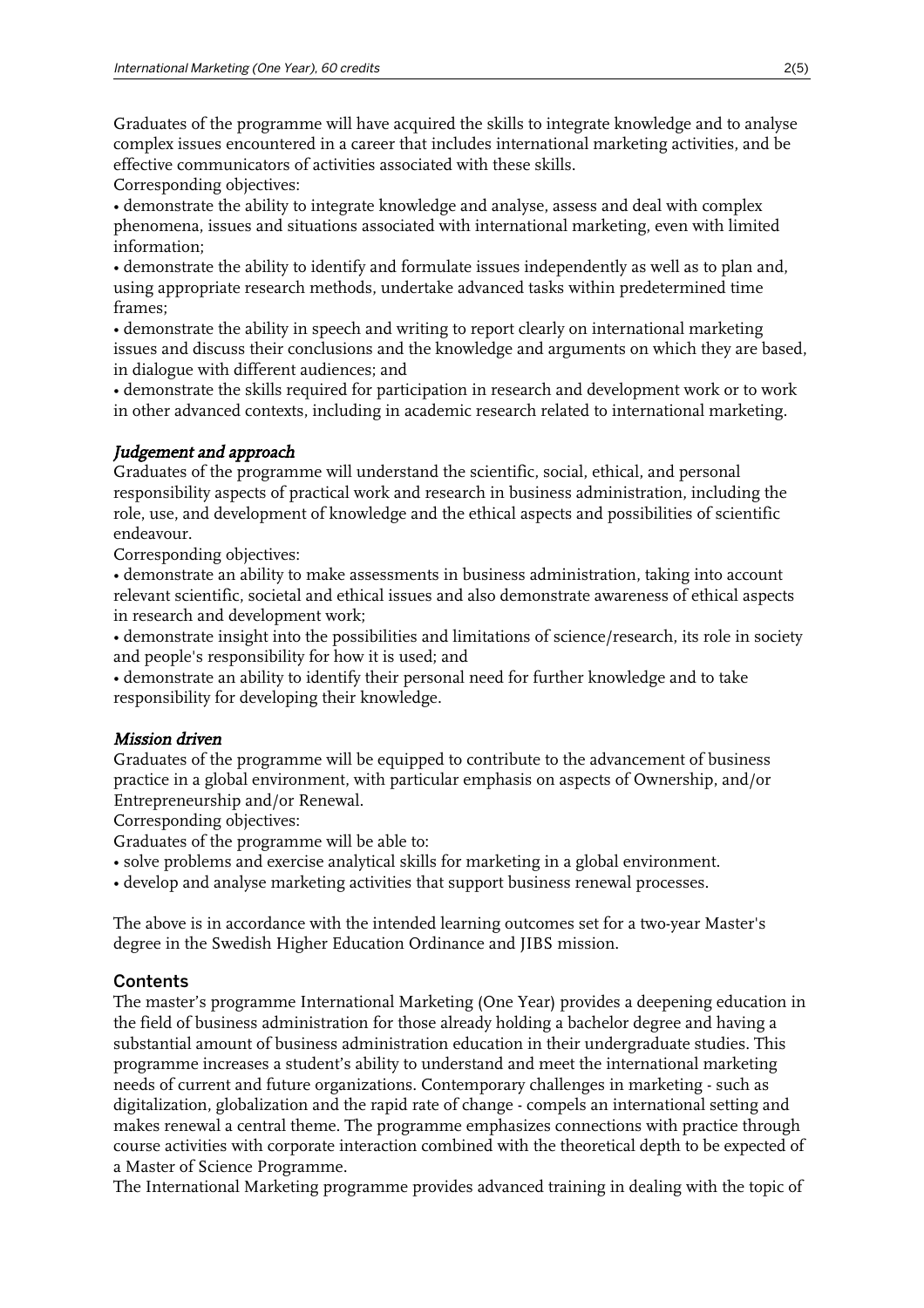how to make a product stand out in the market and covers issues on what influences and inspires consumers. The programme is structured to prepare students for managing change and development related to marketing. To this end, it deals with various parts of marketing research and to communicate offerings to internationally diverse target groups, through traditional advertising as well as more recent avenues in digital and social media.

The programme consists of seven mandatory courses held over two semesters, as described in the table below. The curriculum has been designed to prepare the student for work in international environments, specifically within the area of marketing. The first semester has a broader and more foundational approach to marketing. The program starts with courses in Consumer Behaviour and Marketing Theory providing the students with a solid theoretical account of international marketing through the lives and practices of consumers and professional marketing managers respectively. The semester continues with courses in Marketing Research and Marketing Communications in a Digital World. The second and final semester of the program focuses more specifically on the international dimensions in marketing. Courses in Applied International Marketing and Contemporary Issues in International Marketing, familiarizing students with current issues and trends and preparing students for marketing work in a globalized market place and in multinational corporations. During the second semester, students write a 15 credit thesis in parallel to their coursework. The thesis in business administration should cover a topic of international marketing.

All courses are taught in English. Thanks to the international profile of Jönköping International Business School students on the programme will interact with peers from all over the world. The international atmosphere is reinforced by the programme's international subject matter, in particular its consideration of marketing that crosses borders.

| <b>Course Name</b>                                 | <b>Credits</b> | Main field of study               | <b>Specialised</b><br>in | <b>Course Code</b> |
|----------------------------------------------------|----------------|-----------------------------------|--------------------------|--------------------|
| <b>Applied International Marketing</b>             | 7.5            | <b>Business</b><br>Administration | A <sub>1</sub> N         | JAMR28             |
| <b>Consumer Behavior</b>                           | 7.5            | <b>Business</b><br>Administration | A <sub>1</sub> N         | JCBR27             |
| Contemporary Issues in<br>International Marketing  | 7.5            | <b>Business</b><br>Administration | A <sub>1</sub> N         | JCIR <sub>25</sub> |
| Marketing Communications in a<br>Digital World     | 7.5            | <b>Business</b><br>Administration | A1N                      | JMCR22             |
| <b>Marketing Research</b>                          | 7.5            | <b>Business</b><br>Administration | A <sub>1</sub> N         | MLTR23             |
| <b>Marketing Theory</b>                            | 7.5            | <b>Business</b><br>Administration | A <sub>1</sub> N         | JMVR20             |
| <b>Master Thesis in Business</b><br>Administration | 15             | <b>Business</b><br>Administration | A <sub>1</sub> E         | JTBT27             |

#### Courses

#### Mandatory courses

#### Programme overview

| Year 1                                                                 |                                                                                                                |                                                      |                                                                   |  |
|------------------------------------------------------------------------|----------------------------------------------------------------------------------------------------------------|------------------------------------------------------|-------------------------------------------------------------------|--|
|                                                                        | Semester 1                                                                                                     | Semester 2                                           |                                                                   |  |
| Period 1                                                               | Period 2                                                                                                       | Period 3                                             | Period 4                                                          |  |
| Consumer Behavior, 7.5<br>credits                                      | Marketing Communications   Applied International<br>  in a Digital World, 7.5 credits   Marketing, 7.5 credits |                                                      | Contemporary Issues in<br>International Marketing, 7.5<br>credits |  |
| Marketing Research, 7.5<br>Marketing Theory, 7.5<br>credits<br>credits |                                                                                                                | Master Thesis in Business Administration, 15 credits |                                                                   |  |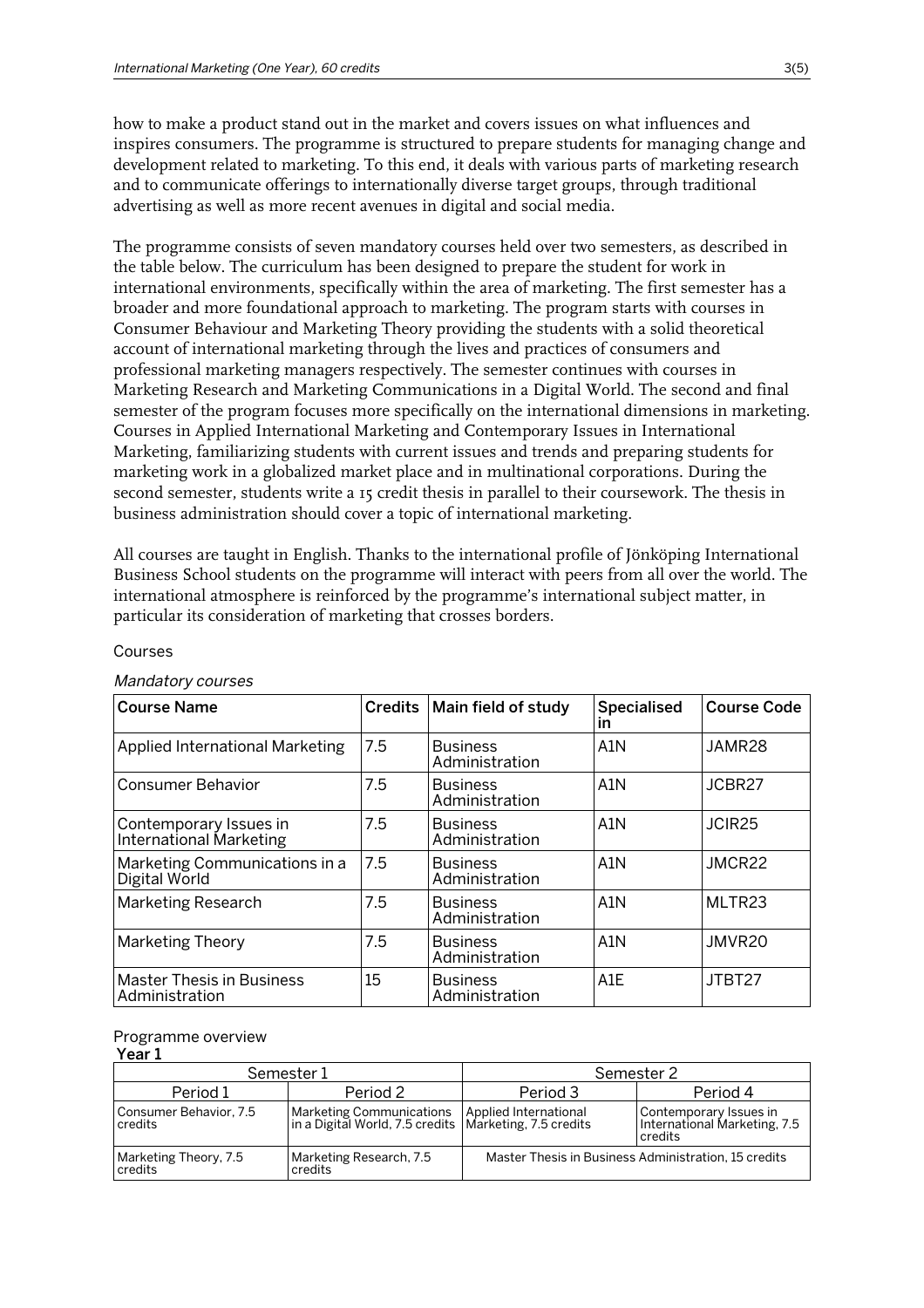# Teaching and examination

To pass a course, the student needs to fulfill all the course requirements. Examination will be executed by written exam, oral exam or term papers. Different methods of examination can be used within a single course. The student will be offered examination opportunities in accordance with document: Regulations and Guidelines for first, second and third cycle education at Jönköping University. Mandatory workshops and assignments can figure within the frame of the course.

All courses offered by JIBS will be graded according to the following six levels: A-E constitutes a pass and FX or F is equal to a fail. The grades Pass or Fail can also be used for selected examinations.

# **Prerequisites**

The applicant must hold the minimum of a Bachelor's degree (i.e. the equivalent of 180 ECTS credits at an accredited university) with at least 90 ECTS credits in one (or a combination) of the following areas: business administration, economics, commerce, industrial engineering and management, or equivalent. At least 60 ECTS credits must be in business administration. Proof of English proficiency is required.

### Continuation Requirements

This programme runs for only one year, and therefore has no continuation requirements.

# Qualification Requirements

To obtain the Master of Science (60 credits) with a major in Business Administration, the student must complete the course requirements of at least 60 credits at the higher education level that were not used for the bachelor degree, with at least 45 credits overall in second-cycle courses and at least 30 of those second-cycle credits in business administration including a 15 credit Thesis course in Business Administration.

To obtain the Master of Science (60 credits) with a major in Business Administration, with a focus on International Marketing, the student must complete: (1) the requirements for the Master of Science (60 credits) with a major in Business administration, (2) all mandatory programme courses as listed in the above contents section, or their equivalent, and (3) a Master thesis in Business Administration (15 credits) that covers a topic with relevance for International Marketing.

# Quality Development

Our cooperation with JSA, the student organization, is crucial. This work is conducted on two levels, programmes and courses.

### Programme level

On the programme level student representatives for the programme are elected. The student representatives and the programme directors meet regularly to discuss courses and the progress of the programme. The representatives stay in contact with course coordinators to share the overall impression and student experiences from courses; in addition, the Programme Director leads quality assurance work together with a programme group (faculty) and an advisory board (corporate representatives).

### Course level

On the course level, student evaluators and course coordinators meet shortly after the course has started. The purpose is to ensure that the course is working well and if necessary make minor changes. After each course is finished all students perform course evaluations on Ping-Pong, and programme developers evaluate the course on the aggregate level and communicate with programme director and course responsible.